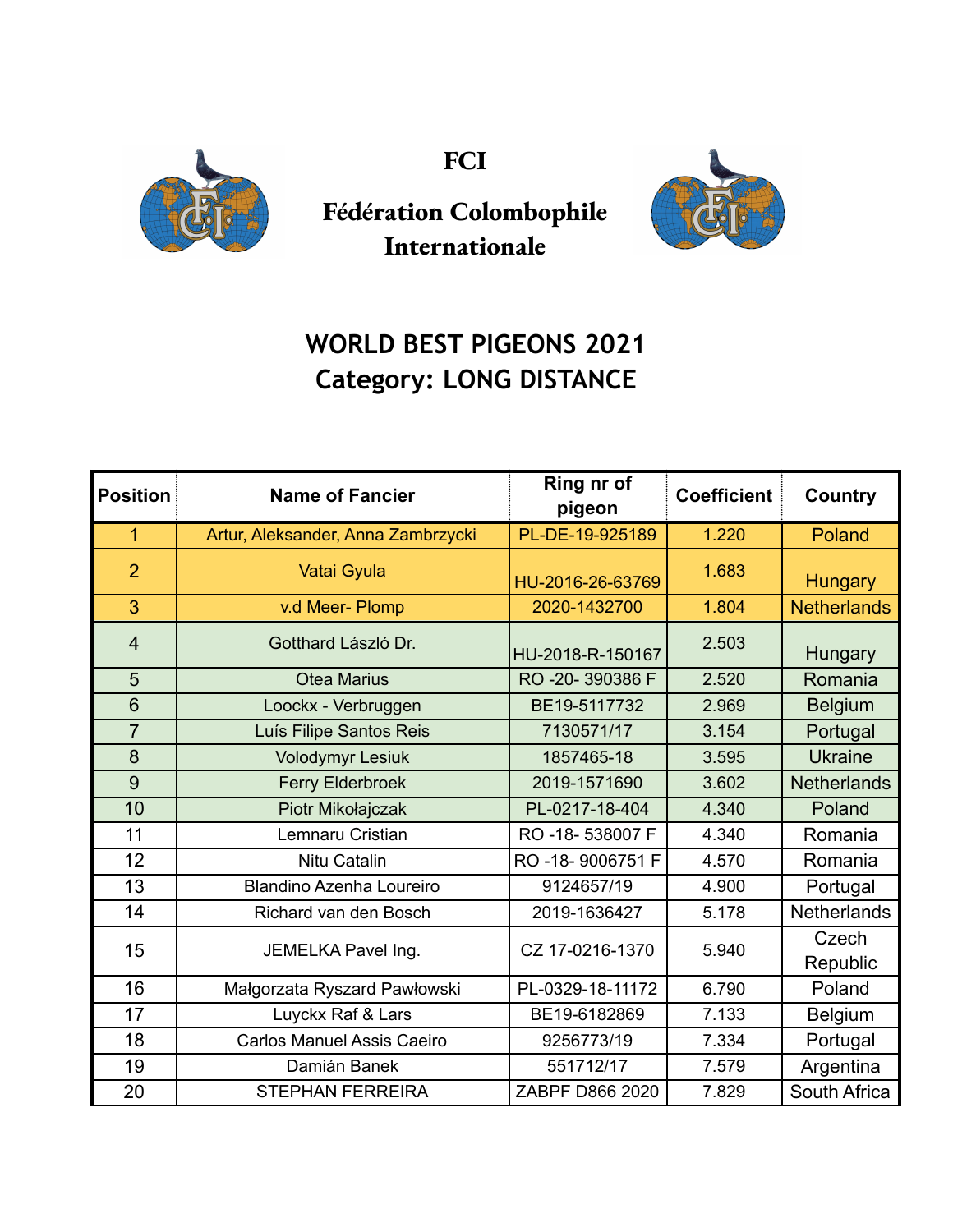| 21 | Vatai Gyula                                            | HU-2017-26-70835       | 7.921  | Hungary           |
|----|--------------------------------------------------------|------------------------|--------|-------------------|
| 22 |                                                        | SK-2019-03506-47       |        |                   |
|    | SUDIMÁK Pavol + Vladimír                               | 2                      | 8.164  | Slovakia          |
| 23 | Ariën - De Keyser                                      | BE19-4184595           | 8.770  | <b>Belgium</b>    |
| 24 | <b>Siegfried Schenk</b>                                | 07042-19-51            | 8.912  | Germany           |
| 25 | VALÍČEK Ľubomír                                        | SK-2018-0777-828       | 10.442 | Slovakia          |
| 26 | <b>CHALUPA Pavol</b>                                   | SK-2016-0208-841       | 10.468 | Slovakia          |
| 27 | Čipčija Srđan                                          | 142309-20-SRB          | 11.237 | Serbia            |
| 28 | Marcelo Lagrutta                                       | 1276097/20             | 12.028 | Argentina         |
| 29 | Ostap Horak                                            | 2278078-18             | 13.262 | <b>Ukraine</b>    |
| 30 | <b>SG Liebl</b>                                        | 07216-19-72            | 15.091 | Germany           |
| 31 | Rafael Stepanosky                                      | 574116/17              | 15.456 | Argentina         |
| 32 | <b>FILIPI TEAM</b>                                     | CZ 17-072-660          | 16.960 | Czech<br>Republic |
| 33 | Astaloš - Kočo                                         | 019078-19-SRB          | 17.040 | Serbia            |
| 34 | illia Bostan                                           | 3338024-19             | 17.182 | <b>Ukraine</b>    |
| 35 | Kovač Atila                                            | 019706-19-SRB          | 17.197 | Serbia            |
| 36 | Tianwaitian Meng Fanhao                                | CHN2021-99-0025<br>576 | 17.248 | China             |
| 37 | <b>Didier HOFLACK</b>                                  | FR 028233-19           | 19.047 | France            |
| 38 | <b>TEAM FLAVIGNY MSL</b>                               | FR 154741-19           | 20.743 | France            |
| 39 | <b>JOCHMAN Zdeněk</b>                                  | CZ 17-0178-7679        | 22.490 | Czech<br>Republic |
| 40 | <b>KRASIMIR TERZIEV</b>                                | BG 33515 - 20          | 23.328 | <b>Bulgaria</b>   |
| 41 | Tianzhidao Team(Li Guonian+Min Xiaolin)                | CHN2021-99-0000<br>023 | 24.046 | China             |
| 42 | <b>BERDJ ARZUMANYAN</b>                                | BG 58926 - 18          | 24.073 | <b>Bulgaria</b>   |
| 43 | Liu Xiaobo Chun Yu Meng Jiaoxiudang                    | Chn2021-99-00033<br>45 | 24.614 | China             |
| 44 | Matijević Željko                                       | CRO-08128/19           | 24.893 | Croatia           |
| 45 | Karl-Heinz u. Michael Stumme                           | 07292-18-259           | 26.774 | Germany           |
| 46 | Uzun Milan                                             | CRO-26772/19           | 29.077 | Croatia           |
| 47 | NIKOLAY RAKOV                                          | BG 10946 - 19          | 31.408 | <b>Bulgaria</b>   |
| 48 | Tanguy GERVOIS                                         | FR 260613-16           | 31.463 | France            |
| 49 | PELLACANI SERGIO                                       | 208611/17              | 36.327 | Italy             |
| 50 | FLÁVIO BOLINHA - AC ASAS<br><b>DOURADAS</b>            | 9067796/19<br>FCB-BR   | 37.680 | <b>Brazil</b>     |
| 51 | JULIANO DORNAS (ITAÚNA) COPA<br><b>CENTRO OESTE MG</b> | 8104298/2018<br>FCB-BR | 38.035 | <b>Brazil</b>     |